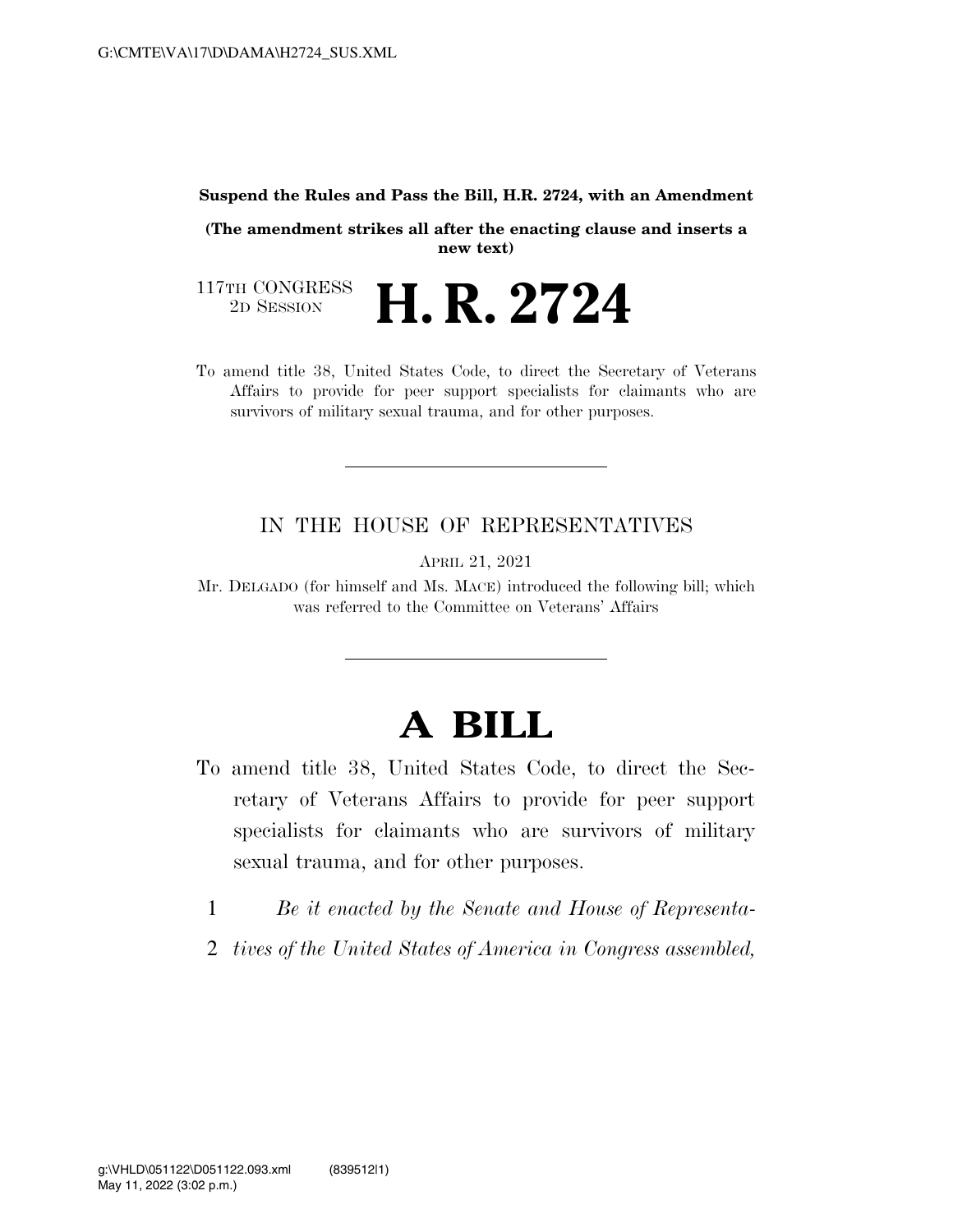| 1              | SECTION 1. IMPROVEMENTS TO THE PROCESSING OF              |
|----------------|-----------------------------------------------------------|
| $\overline{2}$ | CLAIMS BY VETERANS FOR COMPENSATION                       |
| 3              | FOR CERTAIN MENTAL HEALTH CONDITIONS                      |
| 4              | BASED ON MILITARY SEXUAL TRAUMA.                          |
| 5              | (a) IN GENERAL.—Section 1166 of title 38, United          |
| 6              | States Code, is amended—                                  |
| 7              | $(1)$ by striking "or air service" both places it         |
| 8              | appears and inserting "air, or space service";            |
| 9              | $(2)$ in subsection $(a)$ —                               |
| 10             | $(A)$ in the heading, by striking "IN GEN-                |
| 11             | ERAL" and inserting "PROCESSING";                         |
| 12             | (B) by inserting " $(1)$ " before "The Sec-               |
| 13             | retary"; and                                              |
| 14             | (C) by adding at the end the following new                |
| 15             | paragraphs:                                               |
| 16             | "(2) A peer support specialist of the Department—         |
| 17             | "(A) shall not be responsible for providing any           |
| 18             | assistance to a veteran regarding a claim described       |
| 19             | in paragraph (1), other than counseling services,         |
| <b>20</b>      | guidance, and support, pursuant to duties deter-          |
| 21             | mined by the Under Secretary for Health; and              |
| 22             | $\lq\lq$ (B) shall not participate in the adjudication of |
| 23             | such a claim.";                                           |
| 24             | $(3)$ by redesignating subsections (b) and (c) as         |
| 25             | subsections (c) and (d), respectively;                    |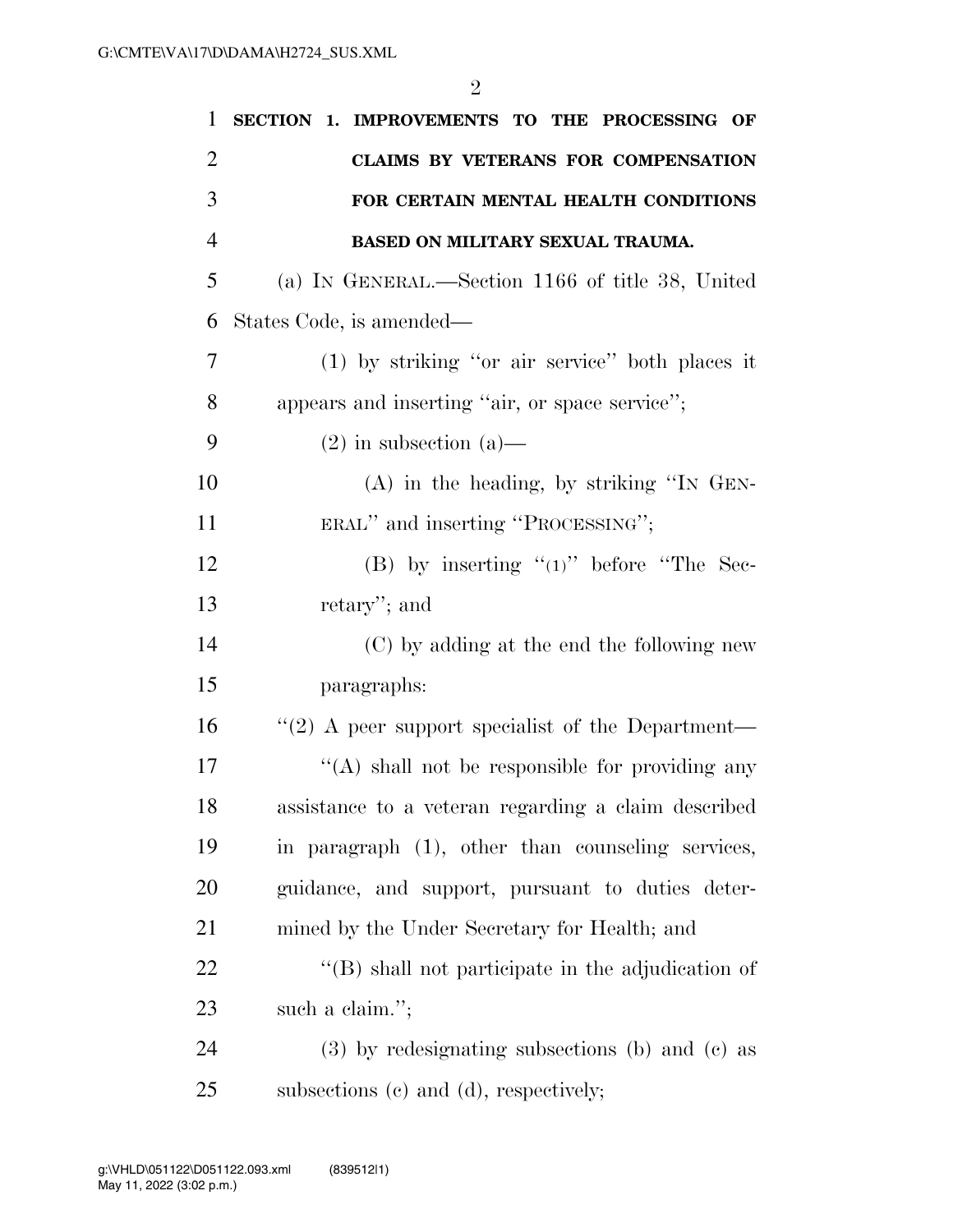(4) by inserting, after subsection (a), the fol-

| $\overline{2}$ | lowing new subsection (b):                                  |
|----------------|-------------------------------------------------------------|
| 3              | "(b) REFERRALS TO MST COORDINATORS.—The                     |
| 4              | Secretary shall include, in forms for claims described in   |
| 5              | subsection (a), an option for a veteran to elect to be re-  |
| 6              | ferred to a military sexual trauma coordinator of the Vet-  |
| 7              | erans Health Administration at the facility of the Depart-  |
| 8              | ment nearest to the residence of such veteran."; and        |
| 9              | $(5)$ in subsection (c), as redesignated—                   |
| 10             | (A) by inserting " $(1)$ " before "The Sec-                 |
| 11             | retary"; and                                                |
| 12             | (B) by adding at the end the following new                  |
| 13             | paragraphs:                                                 |
| 14             | $\lq(2)$ The Secretary shall ensure that peer support       |
| 15             | specialists of the Department receive annual training on    |
| 16             | how to provide peer support regarding military sexual       |
| 17             | trauma.                                                     |
| 18             | "(3) The Secretary shall provide annual training, re-       |
|                | 19 garding the processing of claims described in subsection |
| 20             | (a), to the following individuals:                          |
| 21             | "(A) Military sexual trauma coordinators of the             |
| 22             | Veterans Health Administration.                             |
| 23             | "(B) Peer support specialists of the Depart-                |
| 24             | $ment.$ ";                                                  |
| 25             | (b) CLERICAL AMENDMENTS.—                                   |
|                |                                                             |